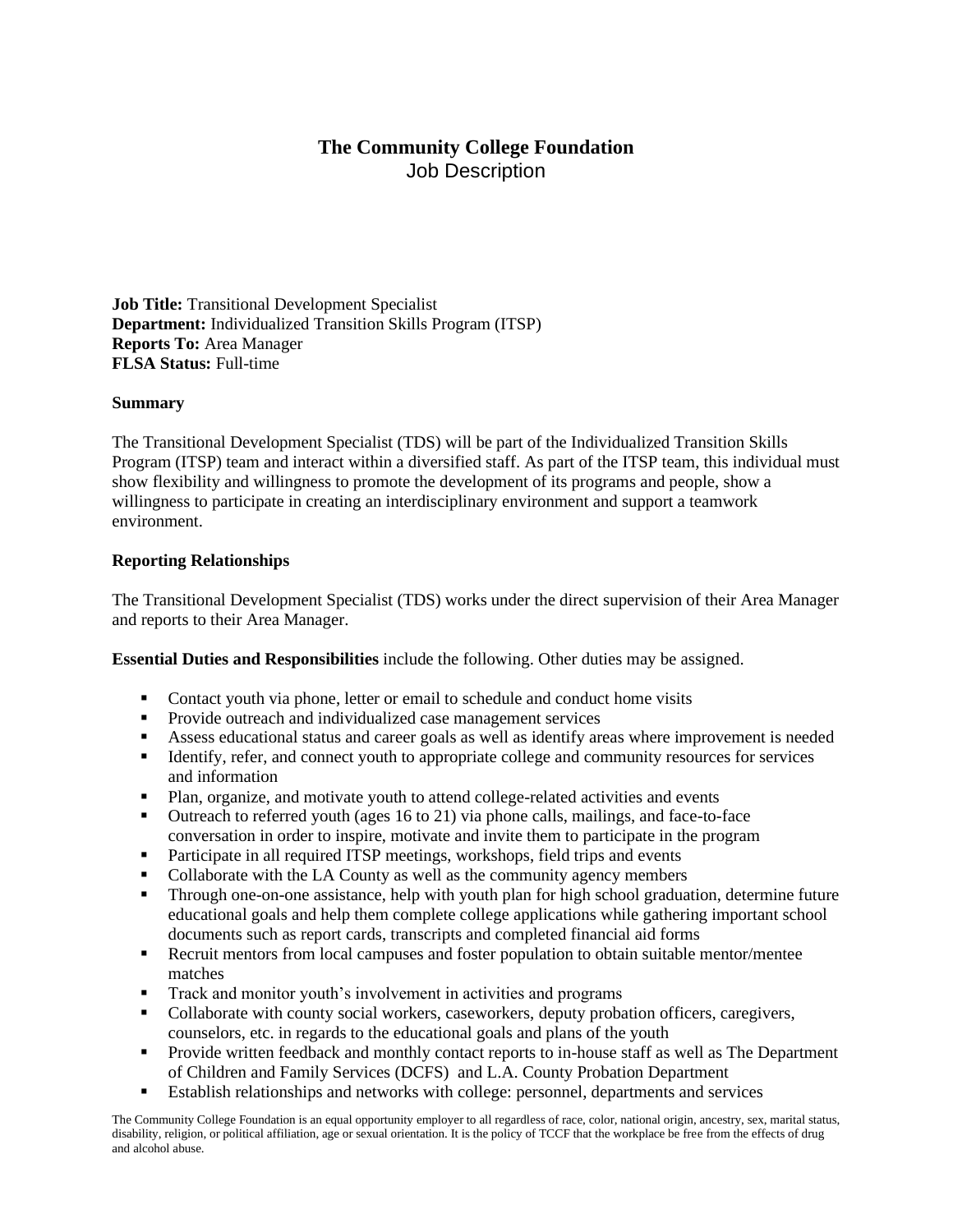## **Supervisory Responsibilities**

This job has no supervisory responsibilities.

## **Competencies**

To perform the job successfully, an individual should demonstrate the following competencies:

- **•** Problem Solving Identifies and resolves problems in a timely manner; Gathers and analyzes information skillfully; Develops alternative solutions; Uses reason even when dealing with emotional topics.
- **Example 3** Customer Service Manages difficult or emotional customer situations; Responds promptly to customer needs; Solicits customer feedback to improve service; Responds to requests for service and assistance; Meets commitments.
- **•** Interpersonal Skills Focuses on solving conflict, not blaming; Maintains confidentiality; Listens to others without interrupting.
- Oral Communication Speaks clearly and persuasively in positive or negative situations; Listens and gets clarification; Responds well to questions; Participates in meetings.
- Written Communication Writes clearly and informatively; Edits work for spelling and grammar; Varies writing style to meet needs; Able to read and interpret written information.
- **•** Teamwork Balances team and individual responsibilities; Contributes to building a positive team spirit; Supports everyone's efforts to succeed.
- Leadership Exhibits confidence in self and others; Inspires and motivates others to perform well; Accepts feedback from others; Gives appropriate recognition to others.
- **EXECUTE:** Demonstrates knowledge of EEO policy; Shows respect and sensitivity for cultural differences; Educates others on the value of diversity; Promotes a harassment-free environment; Builds a diverse workforce.
- Ethics Treats people with respect; Keeps commitments.
- Organizational Support Follows policies and procedures; Completes administrative tasks correctly and on time.
- Judgment Displays willingness to make decisions; Exhibits sound and accurate judgment; Supports and explains reasoning for decisions; Makes timely decisions.
- Motivation Sets and achieves challenging goals; Demonstrates persistence and overcomes obstacles.
- **Professionalism** Approaches others in a tactful manner; Reacts well under pressure; Treats others with respect and consideration regardless of their status or position; Accepts responsibility for own actions; Follows through on commitments.
- Planning/Organizing Prioritizes and plans work activities; Uses time efficiently; Plans for additional resources; Sets goals and objectives.
- Safety and Security Observes safety and security procedures; Reports potentially unsafe conditions; Uses equipment and materials properly.
- Attendance/Punctuality Is consistently at work and on time; Ensures work responsibilities are covered when absent; Arrives at meetings and appointments on time.
- **•** Dependability Follows instructions, responds to management direction; Takes responsibility for own actions; Keeps commitments; Commits to long hours of work when necessary to reach goals; Completes tasks on time or notifies appropriate person with an alternate plan.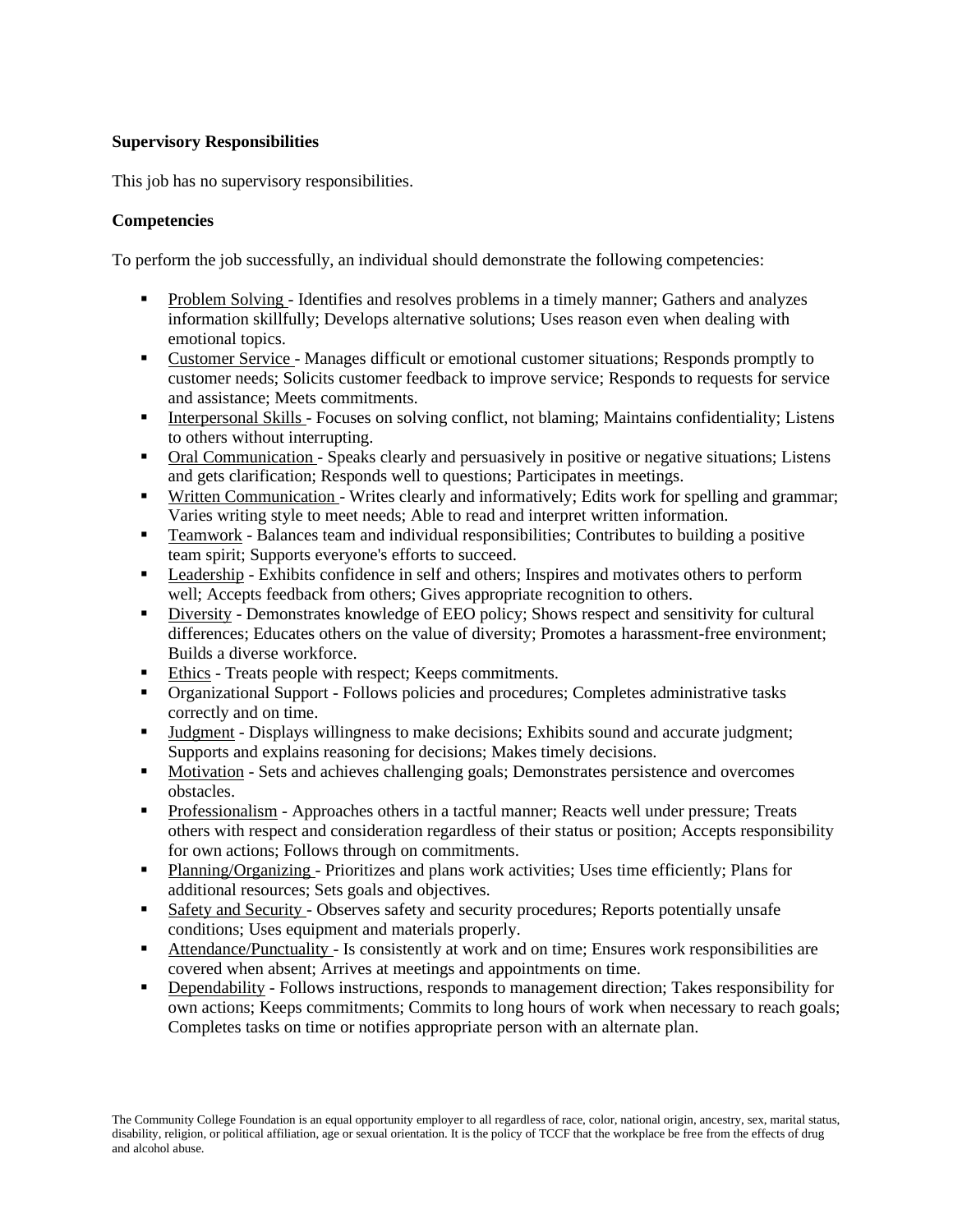## **Qualifications**

To perform this job successfully, an individual must be able to perform each essential duty satisfactorily. The requirements listed below are representative of the knowledge, skill, and/or ability required. Reasonable accommodations may be made to enable individuals with disabilities to perform the essential functions.

#### **Education and/or Experience**

- Bachelor's degree from a four-year college or university, with an academic concentration in education, psychology, sociology, counseling, child development, public administration or a closely related field.
- 2 years' experience working with at-risk youth

## **Language Skills**

- Ability to read and interpret documents such as safety rules, operating and maintenance instructions, and procedure manuals
- Ability to write routine reports and correspondence
- Ability to speak effectively before groups of customers or employees of organization

## **Mathematical Skills**

■ Basic arithmetic and geometry skills and knowledge

#### **Reasoning Skills**

- Ability to apply common sense understanding to carry out instructions furnished in written, oral, or diagram, form
- Ability to deal with problems involving several concrete variables in standardized situations

# **Computer Skills**

To perform this job successfully, an individual should have proficient personal computer skills including electronic mail, word processing, spreadsheet, PowerPoint, etc.

#### **Certificates, Licenses, Registrations**

- Valid Driver's License
- Proof of insurance
- Mandated Reporter Training Certificate

#### **Other Skills and Abilities**

- **•** Ability to prioritize and effectively complete multiple, sometimes simultaneous tasks
- Working knowledge of Microsoft Office programs
- Comfortable working individually and with groups of foster and probation youth
- **EXECUTE:** Self-motivated and disciplined in an independent work setting and within a team environment
- Ability to keep a high standard of confidentiality
- High comfort level with report writing

The Community College Foundation is an equal opportunity employer to all regardless of race, color, national origin, ancestry, sex, marital status, disability, religion, or political affiliation, age or sexual orientation. It is the policy of TCCF that the workplace be free from the effects of drug and alcohol abuse.